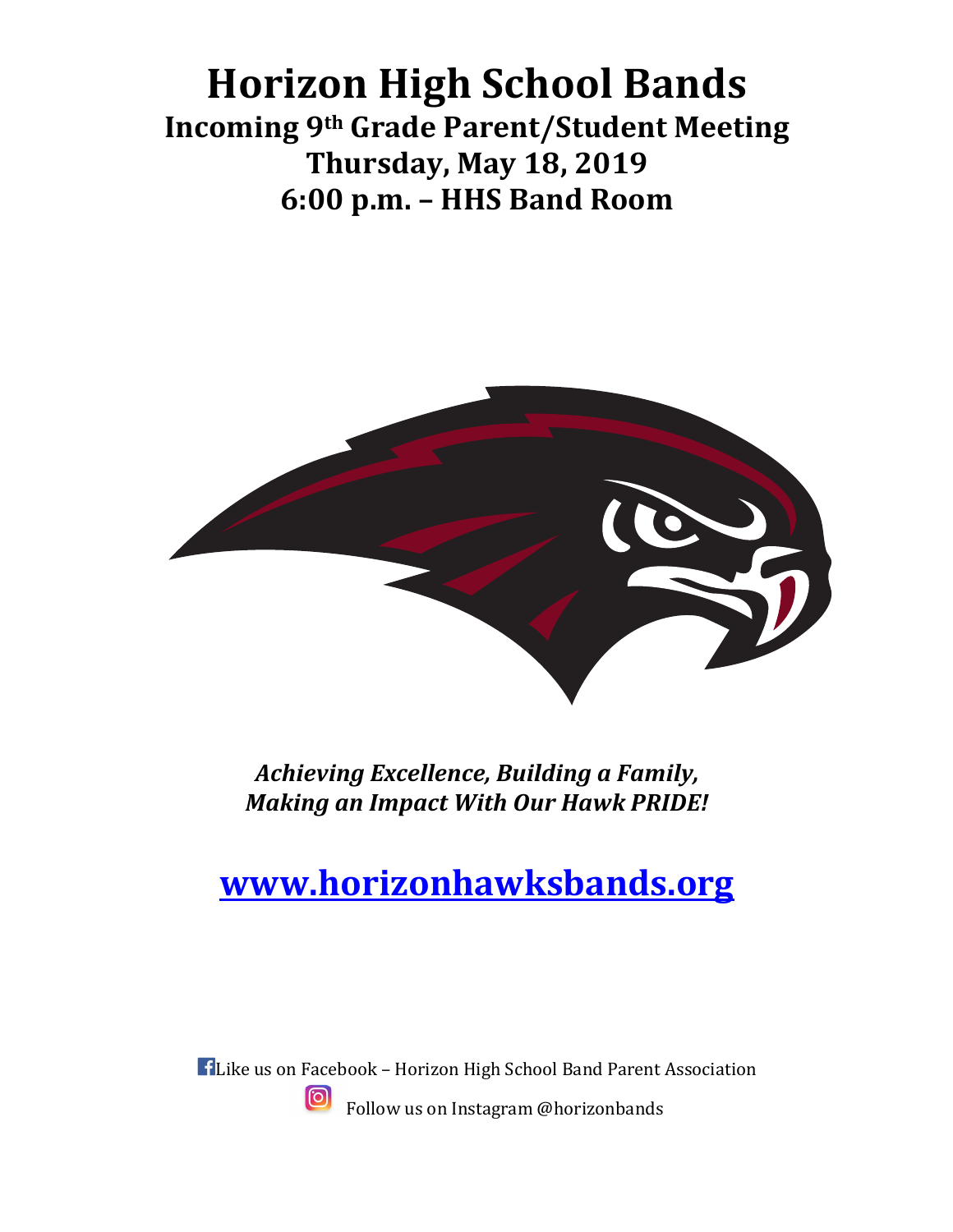## **HHS Bands Incoming 9th Grade Student/Parent Meeting Agenda** May 17<sup>th</sup>, 2019

- I. Welcome!
	- a. Introductions
		- i. Tim Dailey, current Director of Bands
		- ii. Jenni Gooch- Assitant Director
		- iii. DJ Stevens Color Guard
		- iv. Chase Heck, Mike Doe -- Percussion Instructors
		- v. Christian Tetrick, Alli Quintana, Morgan Pauly- Drum Majors
		- vi. Leadership Core
	- b. Agenda (detailed)/Meeting Philosophy (1 hour or less) i. For tonight: agenda, calendar
	- c. Purpose of this meeting: to learn more about how the HHS Band Program operates, to ease your mind about the schedule, and to give you helpful information
- II. Getting to know your directors
	- a. Mr. Dailey
	- b. I love teaching students about music and helping them learn how it can be the vehicle for which they express themselves positively
		- i. Love the real life lessons that band teaches
		- ii. Enjoys working with students and sharing in the music-making process with them
		- iii. Grateful to work with energetic students who love our band family.
- III. Why HHS Band?
	- a. Because our daily class schedule is awesome! Marching band is built into the daily schedule  $(7<sup>th</sup>/8<sup>th</sup>$  period).
	- b. We have 2 concert bands, 1 marching band, and 3 jazz bands.
	- c. We have a lot of fun, work hard, and strive for success each day.
	- d. GOAL OF EVERY REHEARSAL = To be better in today's rehearsal than you/we were in yesterday's. Make improvements all the time!
	- e. Our administration supports the arts and music.
	- f. We are putting the HHS Band "back on the map" in Colorado.
	- g. It's fun to be part of a program striving for excellence each day!
- IV. How does the school year work?
	- a. Symphonic Band,  $2^{nd}$  4<sup>th</sup> quarter
	- b. Wind Ensemble,  $2^{nd} 4^{th}$  quarter
	- c. Concert Band- All year
	- d. Jazz Ensemble I, II, and III  $1<sup>st</sup>$  4<sup>th</sup> quarter
	- e. Basketball Pep Band, during BB season
- V. Marching Band
	- a. Yes, it's worth it!  $\odot$
	- b. Yes, you can do sports and marching band.  $\odot$
	- c. Yes, it's hard work.  $\odot$
	- d. Yes, it's worth it!  $\odot$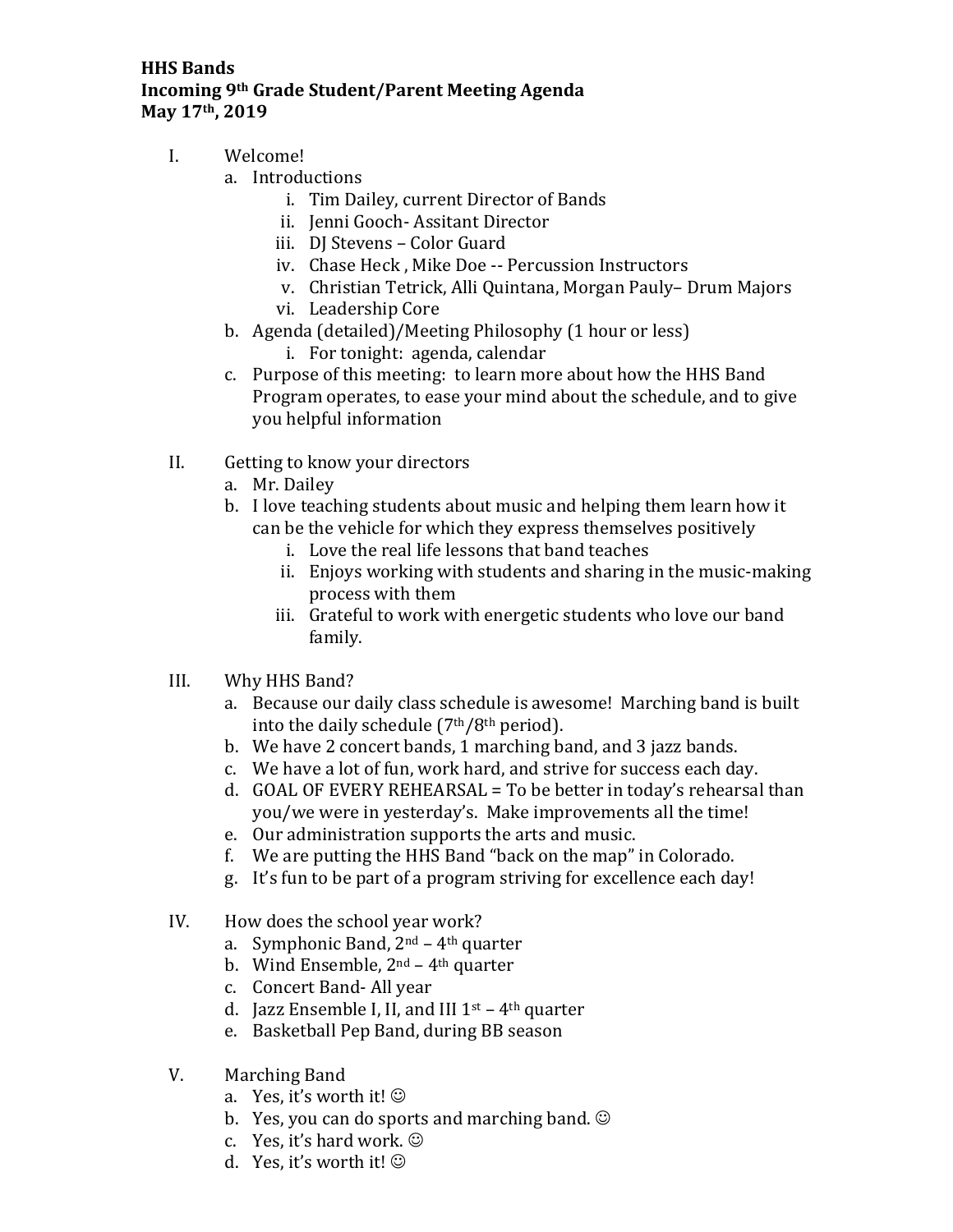- i. Why? HHS successes last year!
	- 1. Parade winnings!
	- 2. Oualified for CBA State Quarterfinals
- e. June rehearsals Minicamp after Memorial Day (see calendar)
- f. Section rehearsals with Section Leaders in June and July
- g. Marching Band Camp, July 29th, August  $2<sup>nd</sup>$ 
	- i.  $8$  a.m.  $-12$  noon,  $1:00 5:00$  p.m.
	- ii. July  $30<sup>st</sup>$  Morning -- is for 9<sup>th</sup> graders and leaders only
- h. Perform at HHS Football games and Marching Band Competitions in the area
	- i. Includes Regionals and tract to State CBA Festival
- i. Things to bring to marching band rehearsals: sunscreen, water jug with water, athletic shoes that tie, wear cool/comfortable/athletic clothing, hat, sunglasses, snacks
	- i. Bring your smile, willingness to work hard, and a positive attitude
	- ii. Marching Rehearsals are organized, planned, fun, and packed with learning
- j. Marching band uniforms are provided by the school
	- i. Students provide outfit for underneath (athletic shorts, t-shirt, black socks
- k. 2018 Marching Show  $-$  Old World to New Horizons
	- i. Be prepared to enjoy, be entertained, and see artistic musicianship from our marching band
- VI. What happens after marching band?
	- i. Application to Parade of Lights
	- b. Concert Band
		- i. Concerts, Music Festivals
	- c. Jazz Band Concert and Festivals
		- i. Legends Jazz Festival
	- d. Basketball Pep Band
		- i. Students must attend specific number of games this year we performed at 8 games and students were required to attend 4 of the games (200 point grade for each)
			- 1. This schedule is handed out in November.
		- ii. Fun, supporting our school and teams
- VII. Costs involved with HHS Band
	- a. Marching Band Fee = Will be decided in June at the BPA Board Meeting.
		- i. Was \$150 for 2017-18 season.
		- ii. DUE at marching band camp or shortly there after
		- iii. Helps cover marching camp expenses, transportation, meals, show shirt, marching band apron, etc.
	- b. Marching Band Black Marching Shoes, Gloves  $= $40$  (in addition to \$150 fee)
		- i. We order these in bulk
	- $c.$  Concert Band Apparel = Concert Black/White Apparel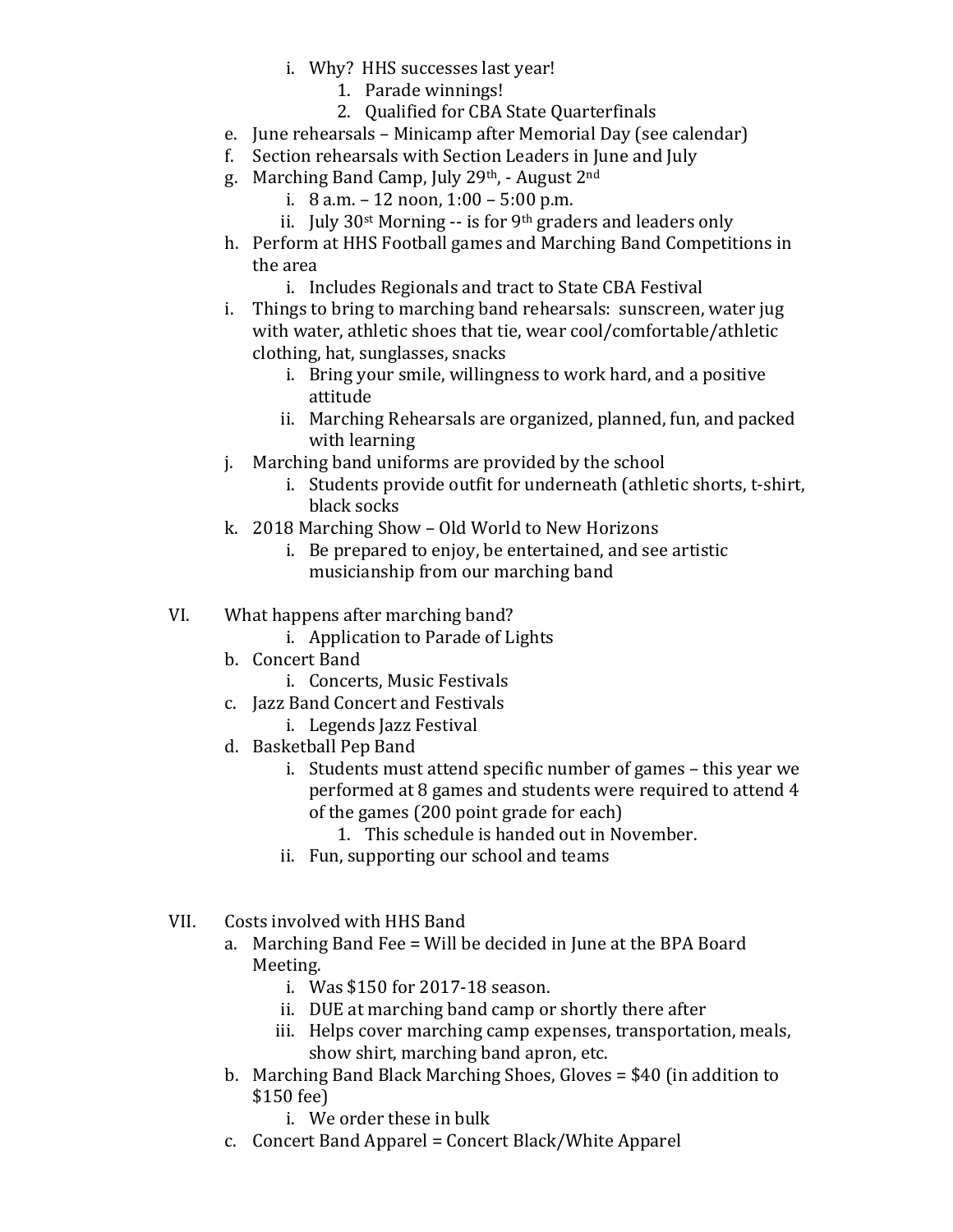- VIII. Jazz Band
	- a. Jazz Ensemble I, II, and III
	- b. Rehearses during the school day
	- c.  $3 5$  concerts per year
	- d. Performs at 2 3 jazz festivals
	- e. Jazz Concert Apparel = dress-clothes, but doesn't have to be black/white
- IX. Class Expectations and Grading
	- a. Weekly Performance Grades, Playing Tests, Performances, festivals, memorization tests for MB, Practice buddy time.
	- b. Be in your seat, with your supplies, ready to rehearse when the bell rings
	- c. To be early is to be on time
	- d. Sounds comes from silence, therefore talking is not something we do while rehearsing a piece of music (talk in between pieces)
	- e. Daily Contribution points, performance points, music playing test points, concert evaluations, cleaning inspections, etc.
	- f. Grades are posted each week  $-$  may be checked via Infinite Campus
- X. Calendar Review
- XI. Fan Cloth
- XII. Car Wash
- XIII. HHSBPA Please get involved. It is worth it!  $\odot$ 
	- a. Board of Directors elected each year
		- i. Introduce Board members present
	- b. Regular meetings to keep all parents informed (quarterly)
		- i.  $2<sup>nd</sup>$  Monday of the quarterly month, 7 p.m. in HHS Band Room
		- ii. Attend these to get face-to-face information from Mr. Dailev and the parent board
	- c. Parent Involvement is needed to help a band program of this size
		- i. If you are interested in leading within the band program, get involved.
	- d. Help needed with MANY things such as fundraising, sewing, being a chaperone, serving food, planning awards, decorating, extra help at rehearsals, alterations, fitting marching band uniforms, building props, loading/unloading equipment, and so much more
	- e. We encourage your to be involved as a band parent. The parents have just as much fun as the students, and it's a great opportunity to spend time with your student during high school.
	- f. Input from Parent Volunteers here tonight
- XIV. Fundraising
	- a. The BPA has made great strides in providing opportunities for our band students!  $\odot$
	- b. Please take time to help in the BPA and volunteer for fundraising events.
	- c. Options we Offer
		- i. King Sooper's Cards individual SBA (student band account)
		- ii. Car Wash Fundraiser
		- iii. Mile of Money general fund